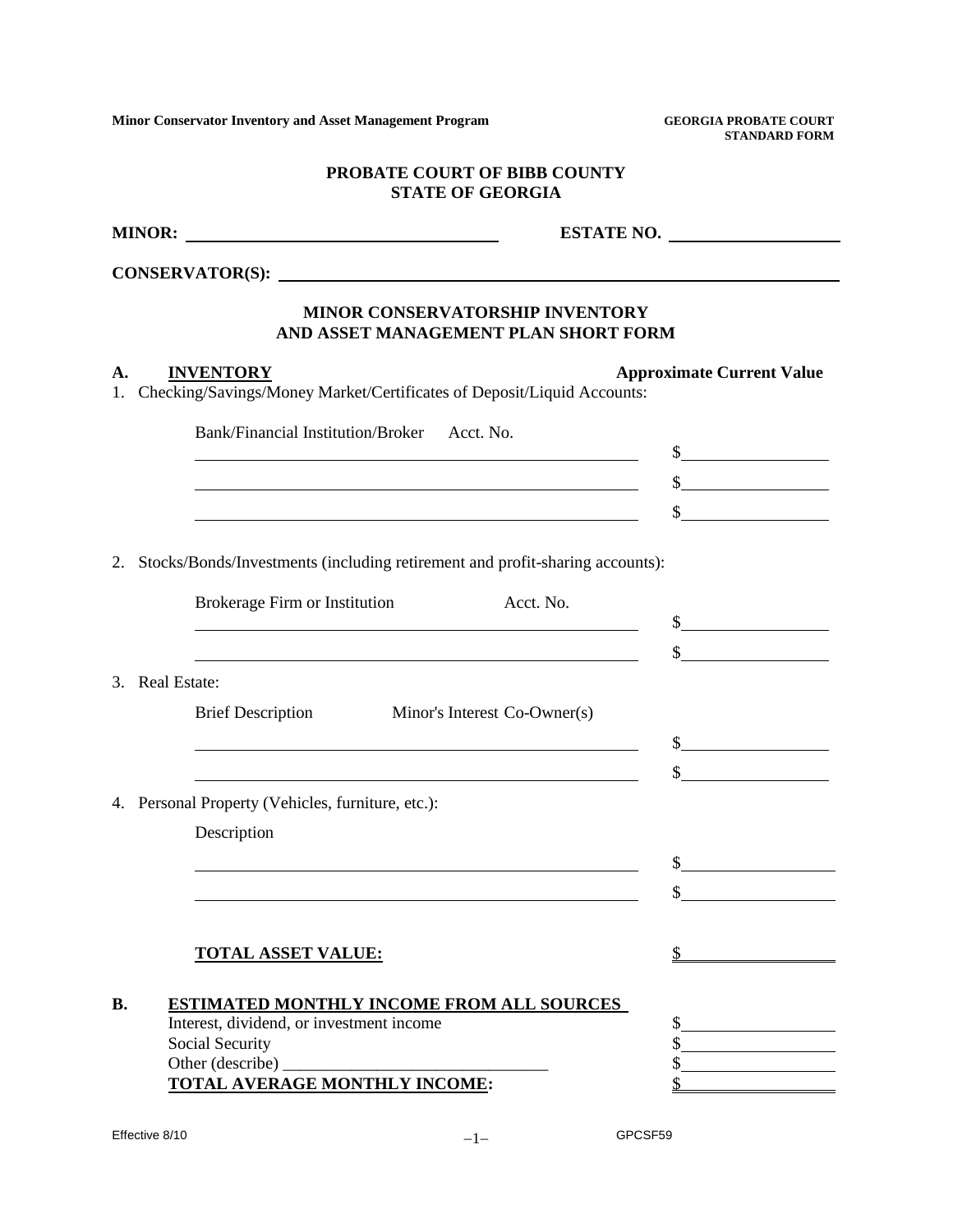The minor:

I. is not a beneficiary of a Trust

 II. **is** a beneficiary of a Trust, and the following is the name of the Trust, the Trustee, his/her address, and telephone number; state when and how payments are required to made under the Trust and the criteria for payment (attach outline if necessary):

#### **C. BUDGET**

l

I/We plan during the following reporting year (initial one)

l l

a. not to expend any of the minor's funds but to allow it to accumulate; OR

.

b. to expend the **interest earned** on the minor's estate for the following purposes:

 $\overline{\phantom{a}}$ ; OR

c. **regardless** of interest earned, to expend from the minor's estate the sum of

\$

; and

If b. or c. above is selected, the following is the monthly estimated expenses for the care, support, health and education of the minor:

| Room and board allowance:                         | <u> 1989 - Andrea State Barbara, politik a postal de la provincia de la provincia de la provincia de la provincia</u>                                                                                                                                                                                                                                                                                                           |
|---------------------------------------------------|---------------------------------------------------------------------------------------------------------------------------------------------------------------------------------------------------------------------------------------------------------------------------------------------------------------------------------------------------------------------------------------------------------------------------------|
| Child care:                                       | $\frac{1}{2}$                                                                                                                                                                                                                                                                                                                                                                                                                   |
| School Tuition/Supplies/Expenses/Lunches:         |                                                                                                                                                                                                                                                                                                                                                                                                                                 |
| Clothing/Diapers/Grooming/Hygiene:                | $\frac{1}{\sqrt{2}}$                                                                                                                                                                                                                                                                                                                                                                                                            |
| Medical/Dental/Prescription:                      | $\sim$                                                                                                                                                                                                                                                                                                                                                                                                                          |
| Health/Life/Disability Insurance:<br>$\mathbb{S}$ | <u> 1989 - Johann Barbara, martin a</u>                                                                                                                                                                                                                                                                                                                                                                                         |
| Entertainment/Activities:                         | $\frac{1}{\sqrt{1-\frac{1}{2}}}\frac{1}{\sqrt{1-\frac{1}{2}}}\frac{1}{\sqrt{1-\frac{1}{2}}}\frac{1}{\sqrt{1-\frac{1}{2}}}\frac{1}{\sqrt{1-\frac{1}{2}}}\frac{1}{\sqrt{1-\frac{1}{2}}}\frac{1}{\sqrt{1-\frac{1}{2}}}\frac{1}{\sqrt{1-\frac{1}{2}}}\frac{1}{\sqrt{1-\frac{1}{2}}}\frac{1}{\sqrt{1-\frac{1}{2}}}\frac{1}{\sqrt{1-\frac{1}{2}}}\frac{1}{\sqrt{1-\frac{1}{2}}}\frac{1}{\sqrt{1-\frac{1}{2}}}\frac{1}{\sqrt{1-\frac{$ |
| Personal Caretakers/Home Health Care:             |                                                                                                                                                                                                                                                                                                                                                                                                                                 |
| Transportation                                    | $\frac{1}{2}$                                                                                                                                                                                                                                                                                                                                                                                                                   |
| Miscellaneous:                                    |                                                                                                                                                                                                                                                                                                                                                                                                                                 |
| <b>Average Monthly Expenses</b>                   |                                                                                                                                                                                                                                                                                                                                                                                                                                 |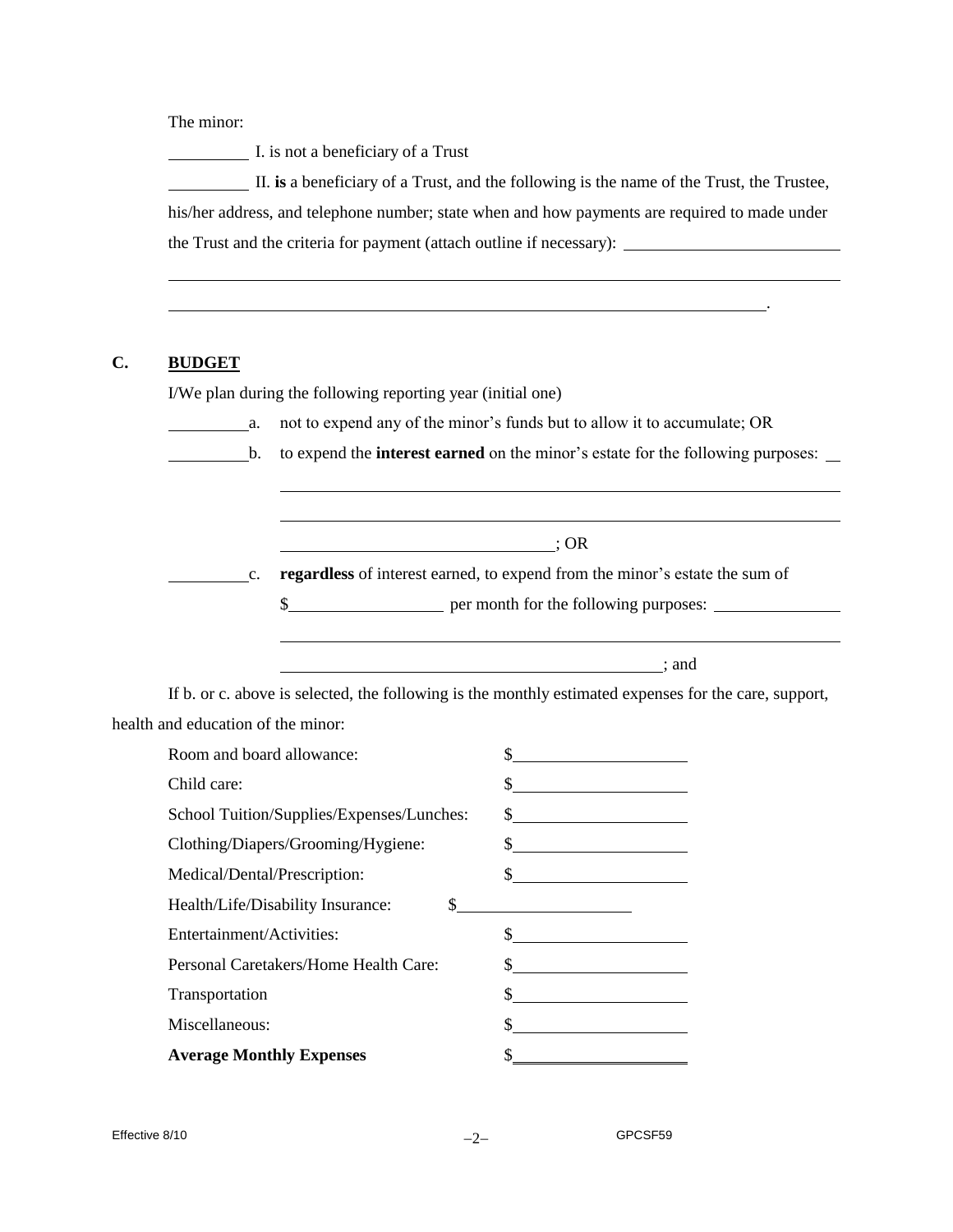## **SUMMARY**

| <b>Requested spending amount</b>         |               |  |
|------------------------------------------|---------------|--|
| 3. Less Average Monthly Expenses         |               |  |
| <b>Subtotal</b>                          |               |  |
| 2. Monthly support provided by parent(s) | $\sim$ $\sim$ |  |
| 1. Average Monthly Income                |               |  |

# **D. ASSET MANAGEMENT PLAN**

I/We plan to: (initial one)

| maintain the investment plan for the minor's assets as indicated in the above Inventory, |
|------------------------------------------------------------------------------------------|
| ΩR                                                                                       |

 b. expend the amount requested above and maintain and invest the remaining funds as authorized by law or in accordance with an investment plan approved by the court.

# **E. AFFIDAVIT**

|                                                                                                   | $\sim$ , Conservator(s) of the                                                                                                                                                                                                                                                                                                  |
|---------------------------------------------------------------------------------------------------|---------------------------------------------------------------------------------------------------------------------------------------------------------------------------------------------------------------------------------------------------------------------------------------------------------------------------------|
| Asset Management Plan has been provided to the Guardian of the ward, if any, by first class mail. | above minor, do swear that the foregoing Inventory and Asset Management Plan contains a just, true, and<br>complete inventory and budget of all property belonging to said minor within my/our possession, control,<br>or knowledge, in addition to the financial information of the parent(s), if provided. This Inventory and |
| Sworn to and subscribed before                                                                    |                                                                                                                                                                                                                                                                                                                                 |
| me this $\_\_\_\_$ day of $\_\_\_\_\_$ , 20 $\_\_\_\_\.$                                          | Conservator                                                                                                                                                                                                                                                                                                                     |
| NOTARY/CLERK OF PROBATE COURT                                                                     | <b>Printed Name</b>                                                                                                                                                                                                                                                                                                             |
| Sworn to and subscribed before<br>me this $\_\_\_\_$ day of $\_\_\_\_$ , 20 $\_\_\_\_\_$ .        | Co-Conservator, if any                                                                                                                                                                                                                                                                                                          |
| NOTARY/CLERK OF PROBATE COURT                                                                     | <b>Printed Name</b>                                                                                                                                                                                                                                                                                                             |